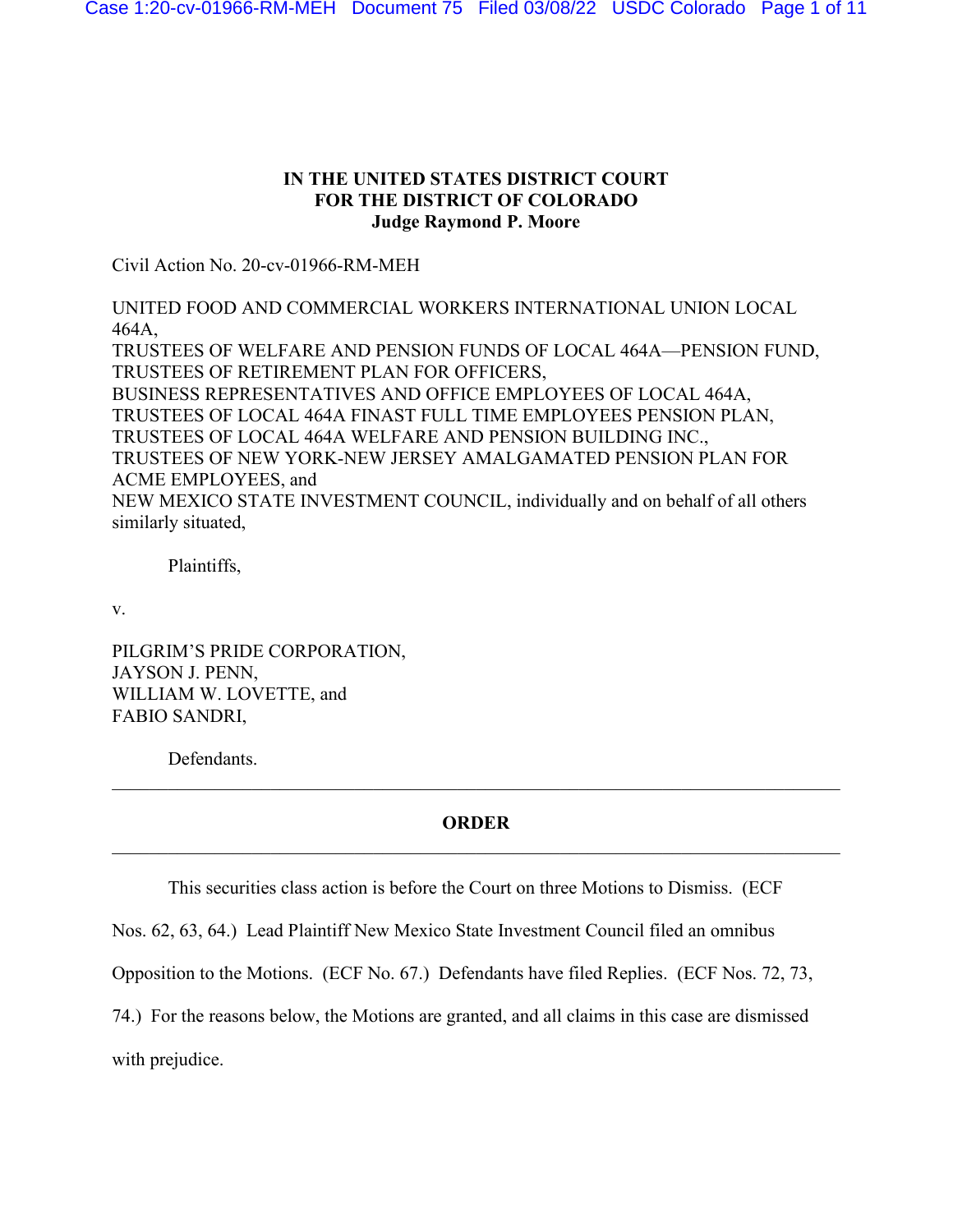## **I. BACKGROUND**

Lead Plaintiff brings this action against Defendant Pilgrim's Pride Corporation ("Pilgrim's") and three of its officers on behalf of all persons or entities that acquired common stock of the corporation between February 9, 2017, and June 2, 2020. Pilgrim's is one of the nation's leading chicken producers. Since 2011, the three individual Defendants have consecutively served as Pilgrim's president and chief executive officer. The 110-page Consolidated Amended Class Action Complaint (ECF No. 54) asserts claims under §§ 10(b) and 20(a) of the Securities Exchange Act of 1934. In essence, Lead Plaintiff contends that Defendants deceived investors by touting Pilgrim's performance during the class period while continuing to participate in an undisclosed and illegal bid-rigging conspiracy.<sup>1</sup>

In press releases, investor presentations, and public filings with the Securities Exchange Commission ("SEC"), Defendants made numerous statements attributing Pilgrim's performance to, inter alia, "its efficient operations, broad product portfolio and purportedly strong relationships with its key customers." (ECF No. 54 at 3-4, ¶ 5.) For example, a 2016 Form 10-K filed on February 9, 2017, the first day of the class period, described the chicken industry as "highly competitive" and touted Pilgrim's "[l]eading market position in the growing chicken industry," "[b]road product portfolio," "[b]lue chip and diverse customer base across all industry segments," "[r]obust cash flow generation with disciplined capital allocation," and

<sup>1</sup> United States District Judge R. Brooke Jackson dismissed similar claims against these Defendants (minus Defendant Penn) because the lead plaintiff there failed to plead the underlying antitrust conspiracy with sufficient particularity. *See Hogan v. Pilgrim's Pride Corp.*, No. 16-cv-02611-RBJ, 2018 WL 1316979, at \*9 (D. Colo. Mar. 14, 2018). The claims in this case are on a different footing in light of the subsequent indictments against Defendants Penn and Lovette and Pilgrim's conviction.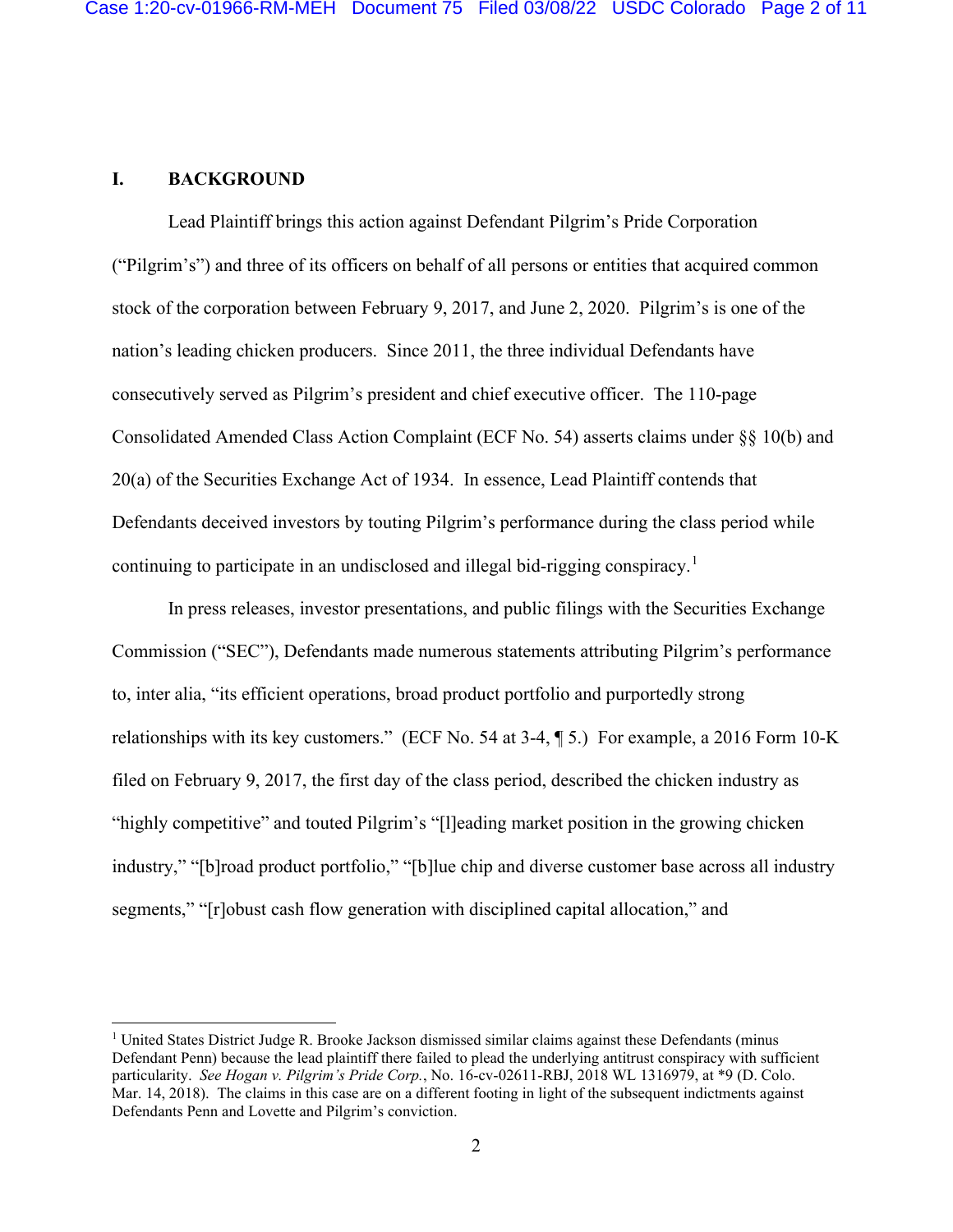"[e]xperienced management team and results-oriented corporate culture." (*Id.* at 51-52, ¶¶ 140,

142.) A 2018 Form 8-K stated:

Despite some headwinds in feed, labor and logistics, the investments we made over the past few years, together with the recent acquisitions and our capture of operational improvements, helped us to generate consistent results and continued to contribute to the evolution of our portfolio in supporting our vision to become the most respected company in our industry.

(*Id.* at 60, ¶ 170.)

Sampling further from the Complaint, on a February 2017 conference call with analysts and investors, Defendant Lovette stated: "We remain convinced that our Business will have the ability to outperform, given our broad portfolio and presence in all bird categories, as well as strong relationships with key customers." (*Id.* at 54, ¶ 149.) And on an August 2019 conference call, Defendant Penn stated: "Our key customer approach is strategic and creates a basis to further accelerate growth in important categories by providing more customized, high-quality innovative products to give us a clear long-term competitive advantage." (*Id.* at 68, ¶ 194.) He added: "Beyond driving growth, our key customer approach also promotes trust, enhances longterm relationships and strengthens our margin structure."  $(Id.)^2$ 

Lead Plaintiff asserts that these statements and numerous others were false and misleading because Pilgrim's "purportedly strong results were artificially inflated by Defendants' illegal bid-rigging scheme." (*Id.* at 55, ¶ 137.)

<sup>&</sup>lt;sup>2</sup> Another source of alleged materially false statements is Pilgrim's Code of Conduct and Ethics, published during the class period and stating, inter alia, that "Pilgrim's is committed to a policy of lawful competition based on the merits of our products and services." (ECF No. 54 at 46, ¶ 126.) Yet another source of alleged materially false statements is the individual Defendants' Sarbanes-Oxley ("SOX") certifications affirming that certain filings by Pilgrim's did not contain any omissions or false statements of material fact. (*Id.* at 75-76, ¶¶ 215-18.)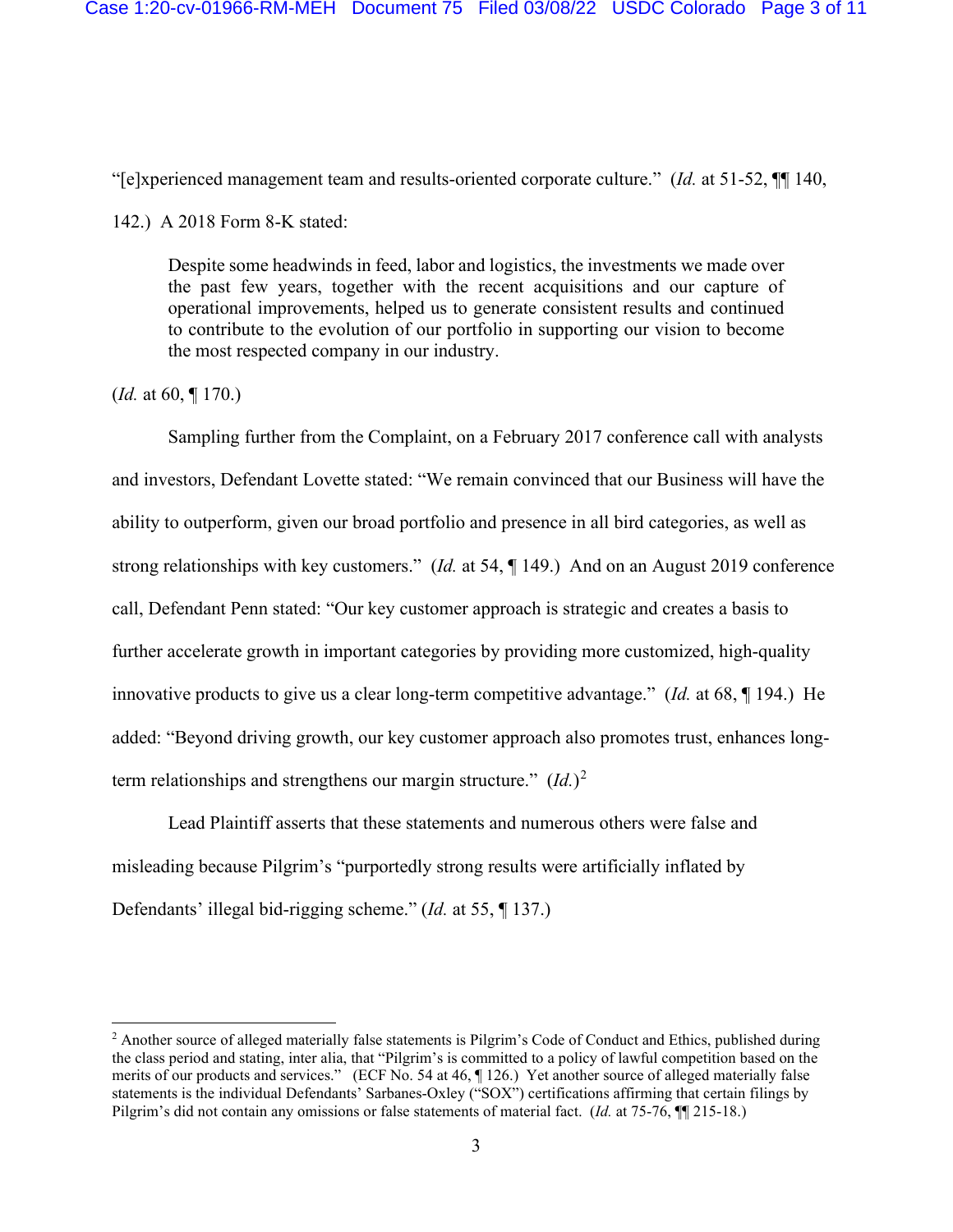On June 3, 2020, the day after the class period ends, the Department of Justice ("DOJ") filed an indictment against Defendant Penn and others for criminal antitrust violations stemming from their alleged involvement in a conspiracy involving Pilgrim's and several other large broiler producers to fix prices and rig bids for broiler chickens. According to the indictment, the scheme began at least as early as 2012 and continued through at least early 2017. Pilgrim's stock price fell by 12.4 percent on that news.

On October 6, 2020, the DOJ filed a superseding indictment naming additional defendants, including Defendant Lovette, and extending the period of the alleged bid-rigging scheme through at least 2019. A week later, the DOJ filed separate criminal charges against Pilgrim's, which later pleaded guilty to participating "through 2017" in a conspiracy to suppress competition by rigging bids and fixing prices for broiler chicken products. (ECF No. 63-12 at 5.) Pilgrim's agreed to pay a criminal fine of about \$108 million. (*Id.* at 8.) Proceedings on the criminal charges against Defendants Penn and Lovette (and other alleged conspirators) are ongoing.

#### **II. LEGAL STANDARDS**

Under  $\S$  10(b) of the 1934 Act, it is unlawful "[t]o use or employ in connection with the purchase or sale of any security . . . any manipulative or deceptive device or contrivance in contravention of such rules and regulations as the [SEC] may prescribe." 15 U.S.C. § 78j(b). SEC Rule 10b-5 prohibits "mak[ing] any untrue statement of material fact" or "omit[ting] to state a material fact necessary in order to make the statements made, in the light of circumstances under which they were made, not misleading." 17 C.F.R. § 240.10b-5(b). To establish a violation of under § 10(b) and Rule 10b-5, a plaintiff must prove:

4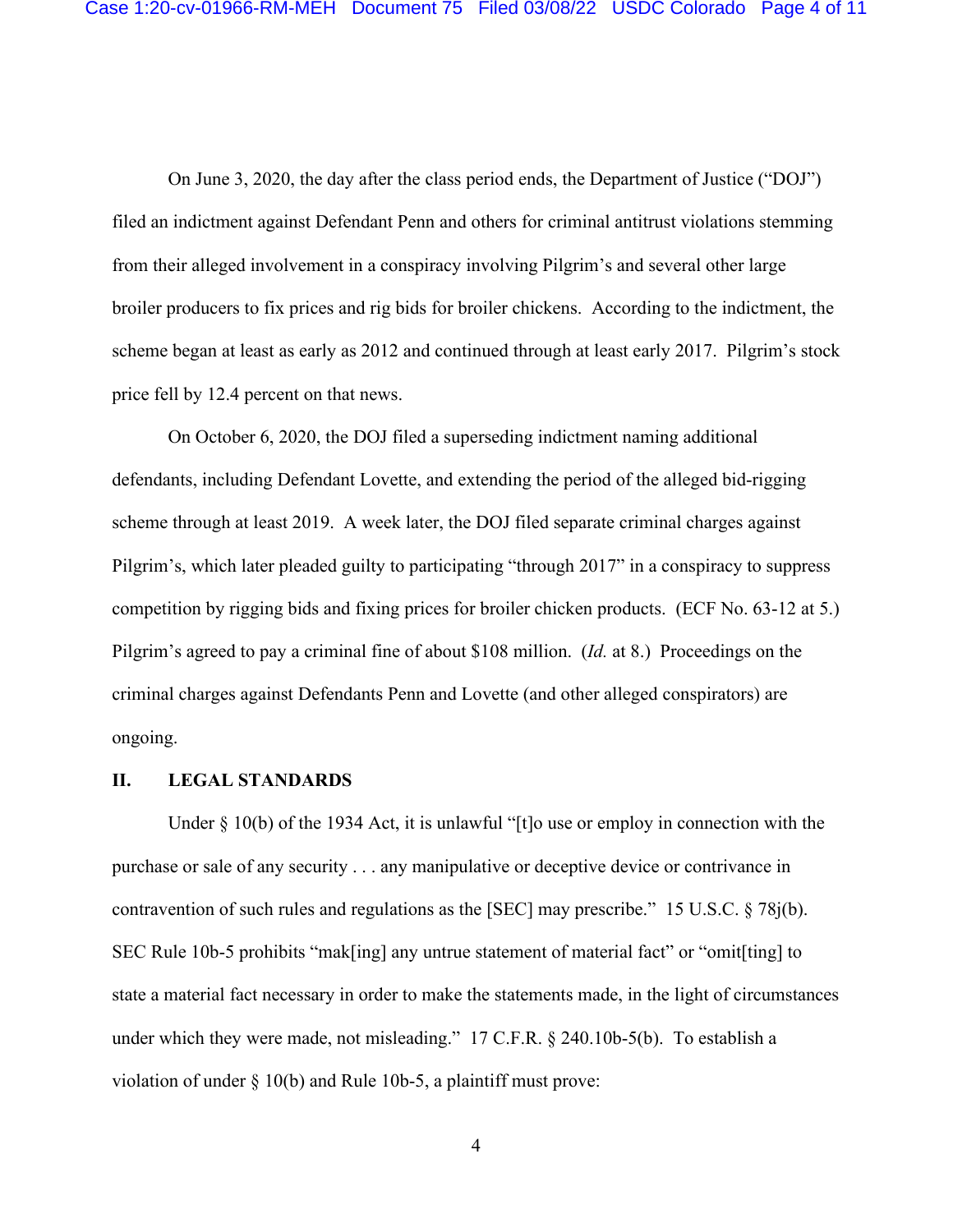(1) the defendant made an untrue or misleading statement of material fact, or failed to state a material fact necessary to make statements not misleading; (2) the statement complained of was made in connection with the purchase or sale of securities; (3) the defendant acted with scienter, that is, with intent to defraud or recklessness; (4) the plaintiff relied on the misleading statements; and (5) the plaintiff suffered damages as a result of his reliance.

*In re Level 3 Commc'ns, Inc. Sec. Litig.*, 667 F.3d 1331, 1333 (10th Cir. 2012).

Under the Private Securities Litigation Reform Act of 1995 ("PSLRA"), which amended

the 1934 Act, "a heightened pleading standard applies to the first and third of these elements."

*Id.*; *see also Tellabs Inc. v. Makor Issues & Rights, Ltd.*, 551 U.S. 308, 313 (2007) ("Exacting

pleading requirements are among the control measures Congress included in the PSLRA.").

Thus, "[i]n order to overcome a motion to dismiss, a complaint must 'specify each statement

alleged to have been misleading, the reason or reasons why the statement is misleading, and, if

an allegation regarding the statement or omission is made on information and belief, the

complaint shall state with particularity all facts on which that belief is formed.'" *Level 3* 

*Commc'ns*, 667 F.3d at 1333.

In deciding whether the factual allegations support a reasonable belief that fraud occurred, courts should evaluate the facts alleged as a whole, evaluating the level of detail, number, and coherence and plausibility of the allegations; whether the allegations are specific enough to be verified or refuted by a defendant without requiring the complaint to disclose how the plaintiff learned of such facts or experts to prove such facts at trial; whether the sources of the facts are disclosed and the reliability of those sources; and any other facts that might affect how strongly the facts alleged support a reasonable belief that the defendant's statements were false or misleading.

*Adams v. Kinder-Morgan, Inc.*, 340 F.3d 1083, 1102-03 (10th Cir. 2003).

## **III. ANALYSIS**

Defendants, collectively, argue the Complaint insufficiently pleads at least three of the

elements of a securities fraud claim: falsity, scienter, and loss causation. The Court finds the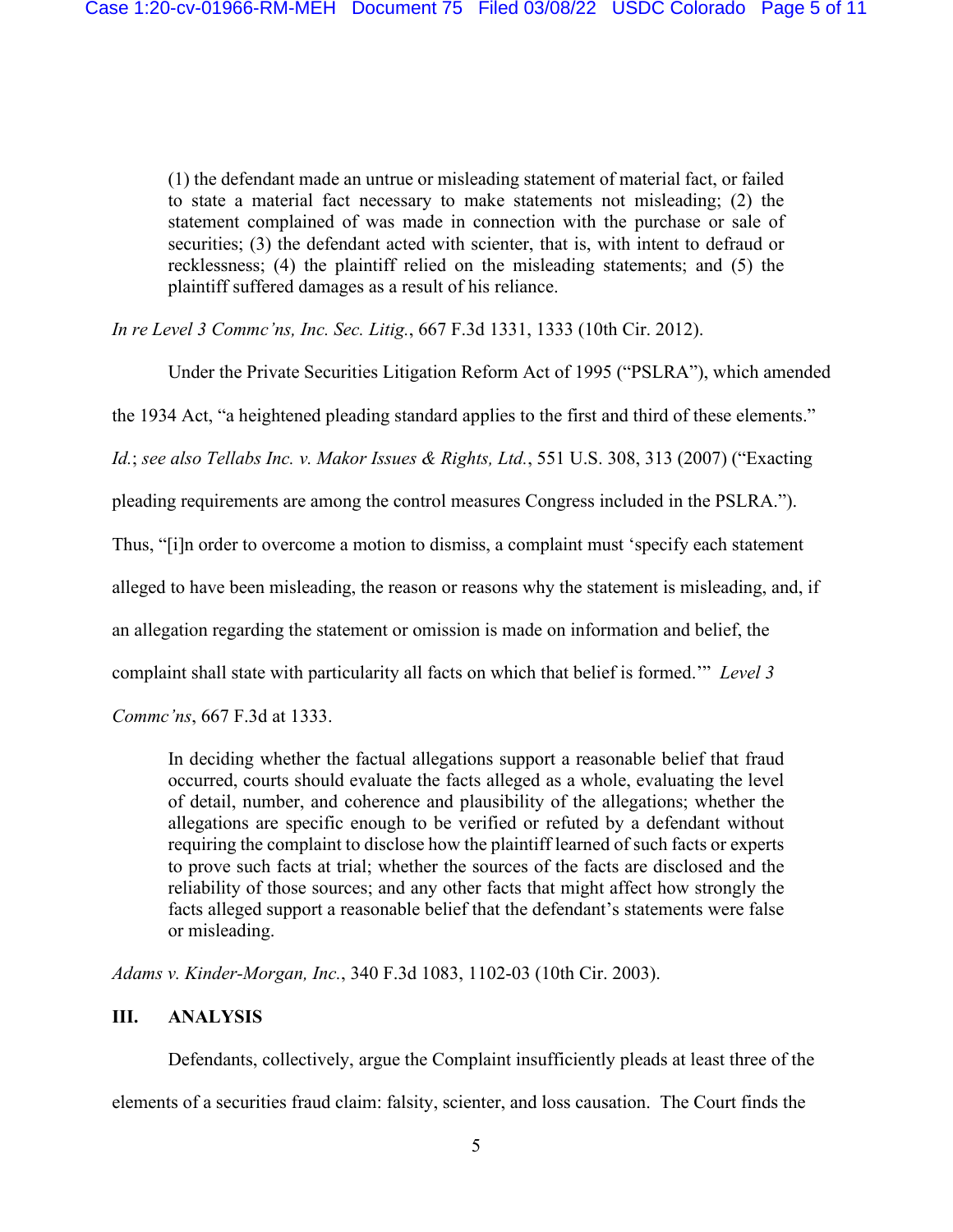failure to plead falsity is dispositive and therefore need not address Defendants' arguments regarding the other elements.

### **A. Sufficiency of Allegations Regarding Causation**

To begin with, nearly all the alleged conduct in the Complaint related to the bid-rigging scheme precedes the class period, much of it by years. (*See* ECF No. 54 at 23-43, ¶¶ 70-116.) Although Lead Plaintiff argues that Defendants Penn's and Lovette's indictments and their "personal involvement in the bid-rigging scheme unequivocally establish that they had direct knowledge of the concealed facts that rendered Defendants' Class Period statements materially false and misleading" (ECF No. 67 at 33), Defendant Penn's latest alleged involvement in the scheme was in March 2015, and Defendant Lovette's was in May 2016. Moreover, the Complaint lacks particularized allegations connecting their specific conduct to any specific statements made during the class period.

Beyond the alleged involvement of these Defendants, the Complaint also alleges some involvement by Pilgrim's employees that occurred in 2017. (*See* ECF No. 54 at 42-45, ¶¶ 113- 123.) However, the Complaint does not identify any contracts resulting from this conduct or otherwise explain how such conduct rendered any particular statements made during the class period false or misleading. And although Pilgrim's plea agreement states that its participation continued through 2017, the agreement identifies only one affected contract extending into 2017. (*See* ECF No. 54 at 81, ¶ 231.) Under these circumstances, the Court finds Lead Plaintiff has not met its high burden under the PSLRA to state *with particularity* a factual basis for its belief that the bid-rigging scheme significantly contributed to Pilgrim's success during the class period such that its statements attributing its success to other factors were materially false or misleading.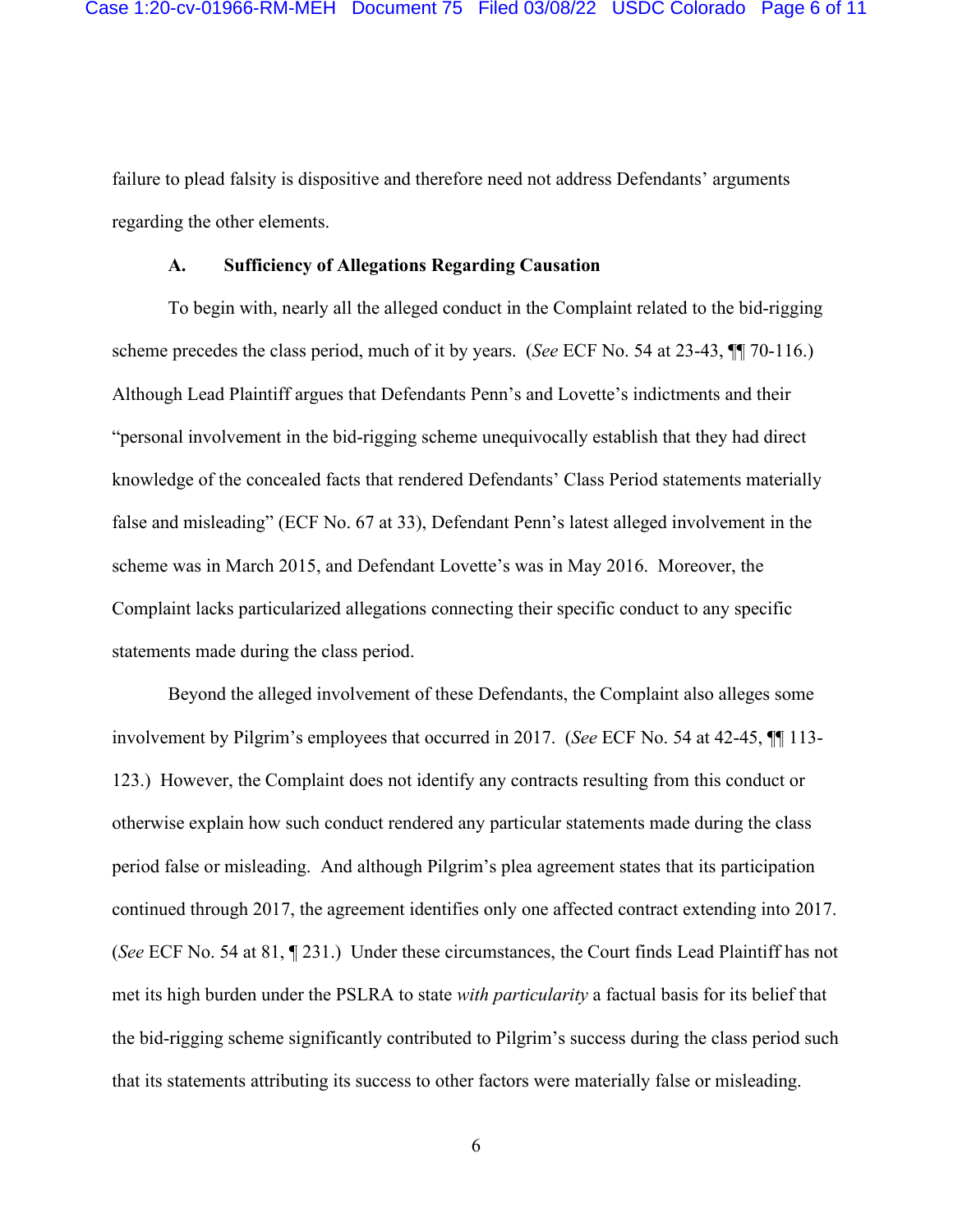### **B. Sufficiency of Allegations Regarding Financial Impact**

Lead Plaintiff's allegations are also insufficient because the Complaint does not contain particularized facts that establish a central premise of Lead Plaintiff's fraud claims—that Pilgrim's "success was driven by Defendants' illegal bid-rigging scheme." (ECF No. 67 at 15.) The Complaint provides ample factual assertions gleaned from Pilgrim's plea agreement and the indictments that support the existence of an antitrust conspiracy, but Lead Plaintiff has not shown that the bid-rigging scheme had such a significant impact on Pilgrim's bottom line that it could be credited with turning around the company following its filing for bankruptcy in 2008 or with driving its success during the class period. (*See id.* at 11.) Indeed, Lead Plaintiff makes almost no attempt to quantify the financial impact of the scheme. The allegation that Pilgrim's profits fell from almost \$457 million in 2019 to about \$95 million in 2020 (*see* ECF No. 54 at 47-48, ¶ 130) merely identifies a correlation. But to establish causation, Lead Plaintiff needed to present particularized allegations connecting the bid-rigging scheme and Pilgrim's bottom line. It has failed to do so.

The insufficiency of the allegations in the Complaint is blatant given Defendants' assertion that between 2012 and 2017, its net sales totaled approximately \$54.5 billion. (*See* ECF No. 63 at 5.) Meanwhile, according to Pilgrim's plea agreement, the "volume of affected commerce" implicated by its anticompetitive conduct was \$361,190,000. (ECF No. 63- 12 at 9.) Defendants correctly point out that the Complaint lacks "any particularized allegations as to how the anticompetitive conduct described in [Pilgrim's plea agreement and the indictments] actually impacted Pilgrim's business or financial results in a manner that would have rendered Pilgrim's statements relating thereto false." (ECF No. 63 at 13.) In other words,

7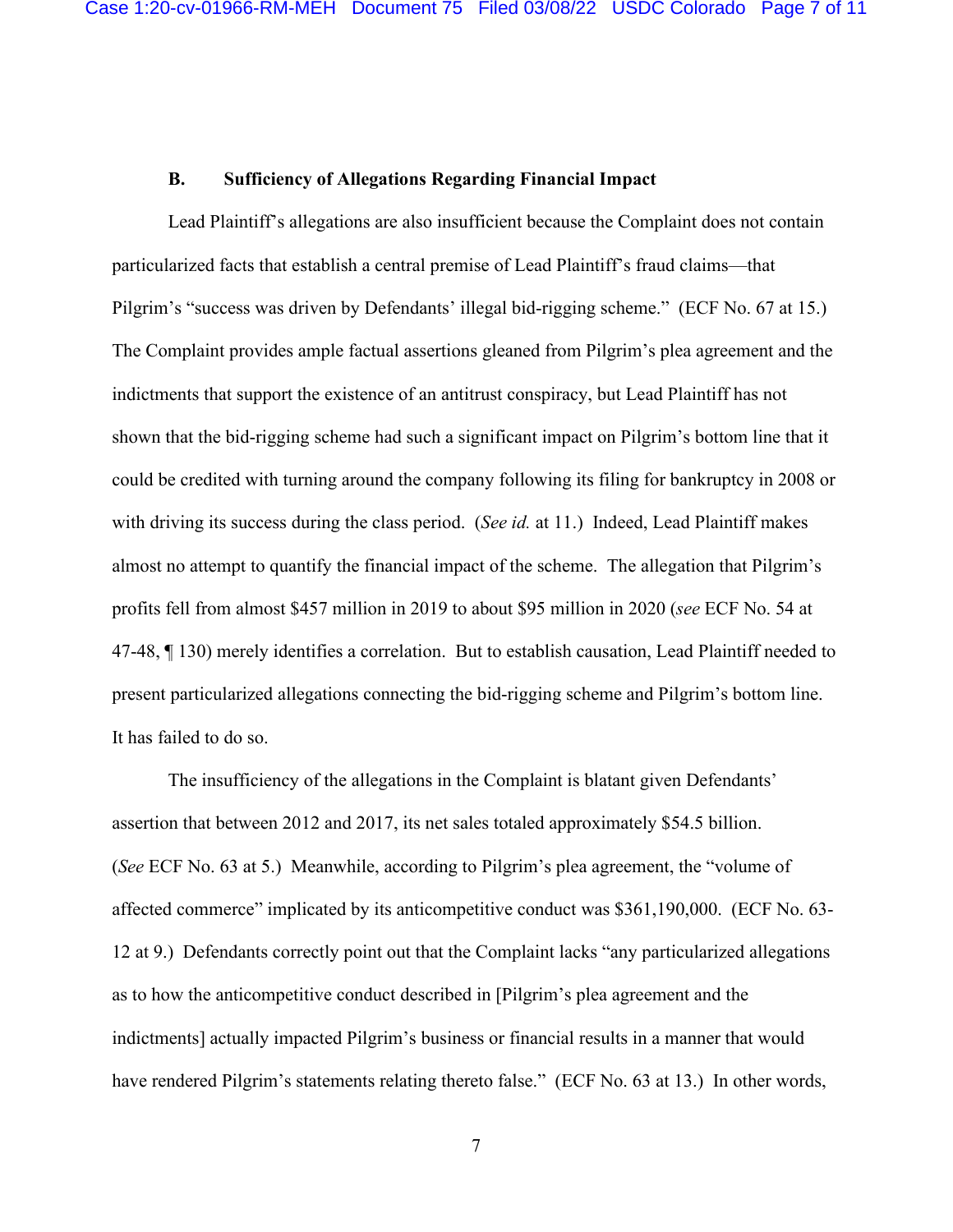Lead Plaintiff's allegations are insufficient to establish that the bid-rigging scheme was a material source of Pilgrim's "success" during the class period or that it "artificially inflated" the price of Pilgrim's stock. (ECF No. 67 at 12, 15.) The absence of particularized allegations that Pilgrim's business results were attributable to the bid-rigging scheme, Lead Plaintiff faces another insurmountable hurdle to proving that the statements or omissions it relies upon were materially false or misleading. Thus, the lack of particularized allegations pertaining to the actual impact of the bid-rigging scheme provides another basis for dismissing the claims in this case.

### **C. Sufficiency of Allegations Regarding False or Misleading Statements**

Defendants are also entitled to dismissal of the claims against them because Lead Plaintiff has not identified statements that are materially false or misleading.

"A statement or omission is only material if a reasonable investor would consider it important in determining whether to buy or sell stock." *Grossman v. Novell, Inc.*, 120 F.3d 1112, 1119 (10th Cir. 1997). However, "general statements about reputation, integrity, and compliance with ethical norms are inactionable 'puffery,' meaning that they are too general to cause a reasonable investor to rely upon them." *City of Pontiac Policemen's & Firemen's Ret. Sys. v. UBS AG*, 752 F.3d 173, 183 (2d Cir. 2014). "Statements classified as 'corporate optimism' or 'mere puffing' are typically forward-looking statements[] or are generalized statements of optimism that are not capable of objective verification." *Grossman*, 120 F.3d at 1119. Such "[v]ague, optimistic statements are not actionable because reasonable investors do not rely on them in making investment decisions." *Id.*; *see also id.* at 1119-20 (listing examples).

8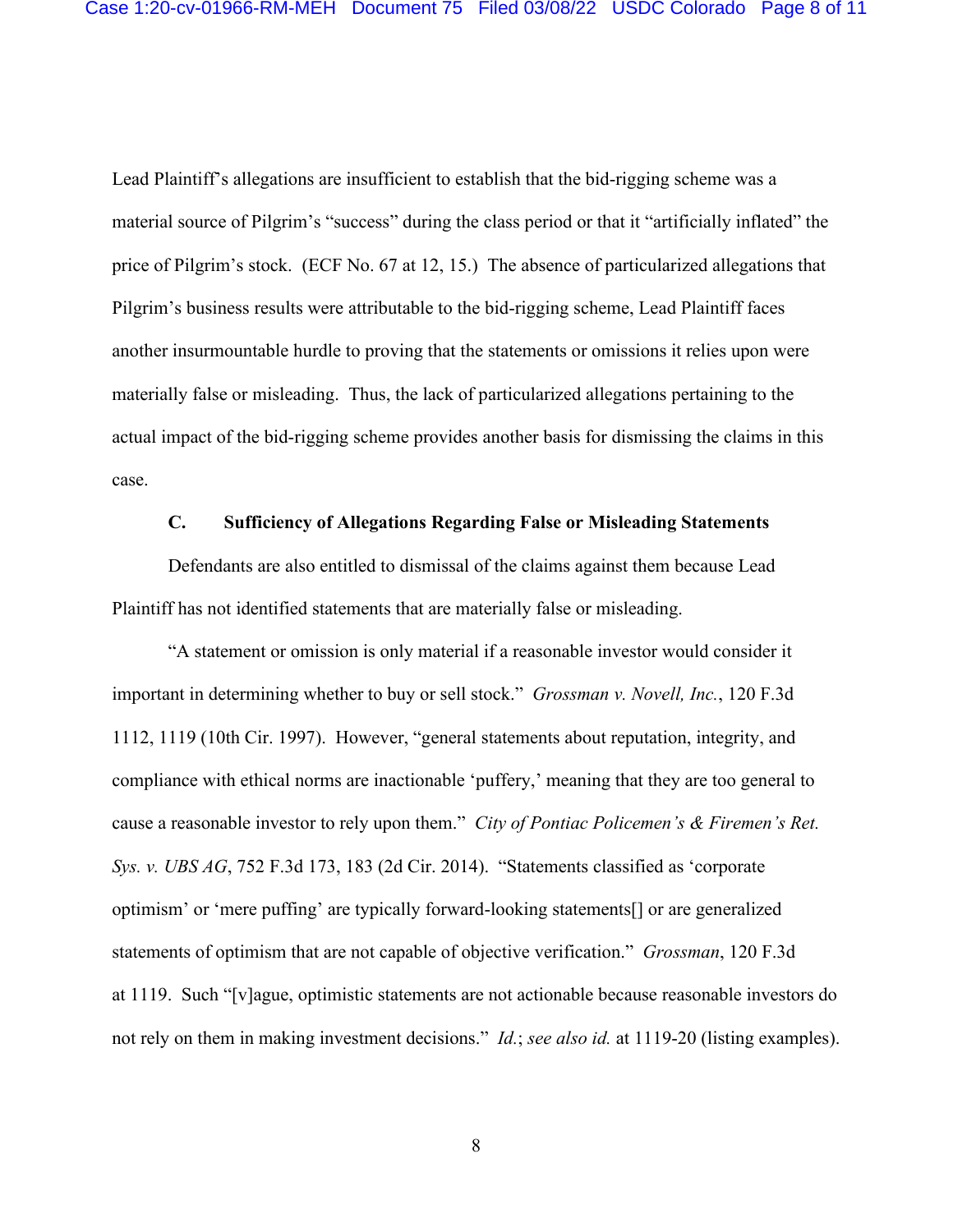Here, Pilgrim's generally attributed its financial results during the class period to a variety of factors, including its leading market position in the chicken industry, broad product portfolio, and strong customer relationships. The Court finds that the bulk, if not all, of the statements relied upon in the Complaint are not actionable because they constitute vague statements of corporate optimism that are incapable of objective verification. (ECF No. 63 at 15.) Lead Plaintiff's reliance such statements is misplaced because they amount to little more than generalized statements about factors that, broadly speaking, contributed to Pilgrim's bottom line. *See Pirraglia v. Novell, Inc.*, 339 F.3d 1182, 1189 (10th Cir. 2003) (finding press release reporting "broad market acceptance" and sales "fueled by customer demand" too general to satisfy PSLRA pleading requirements).

First, such statements are not capable of objective verification. For instance, the fact that some of Pilgrim's employees participated in a bid-rigging scheme through 2017, and possibly longer, does not amount to a particularized showing that "disproves" statements by its senior officials throughout the class period that it had strong relationships with its customers or that its business approach promoted trust and long-term relationships. And the fact that Pilgrim's previously engaged in some anticompetitive conduct is not necessarily incompatible with the statements describing the chicken industry as competitive. Moreover, to the extent the examples cited in the Complaint are statements of opinion, Lead Plaintiff must plead facts showing that Defendants did not actually hold the stated opinions. *See Omnicare, Inc. v. Laborers Dist. Council Const. Indus. Pension Fund*, 135 S. Ct. 1318, 1327 (2015) (noting that expressions of opinion explicitly affirm the fact that the speaker holds the stated belief). Accordingly, the Court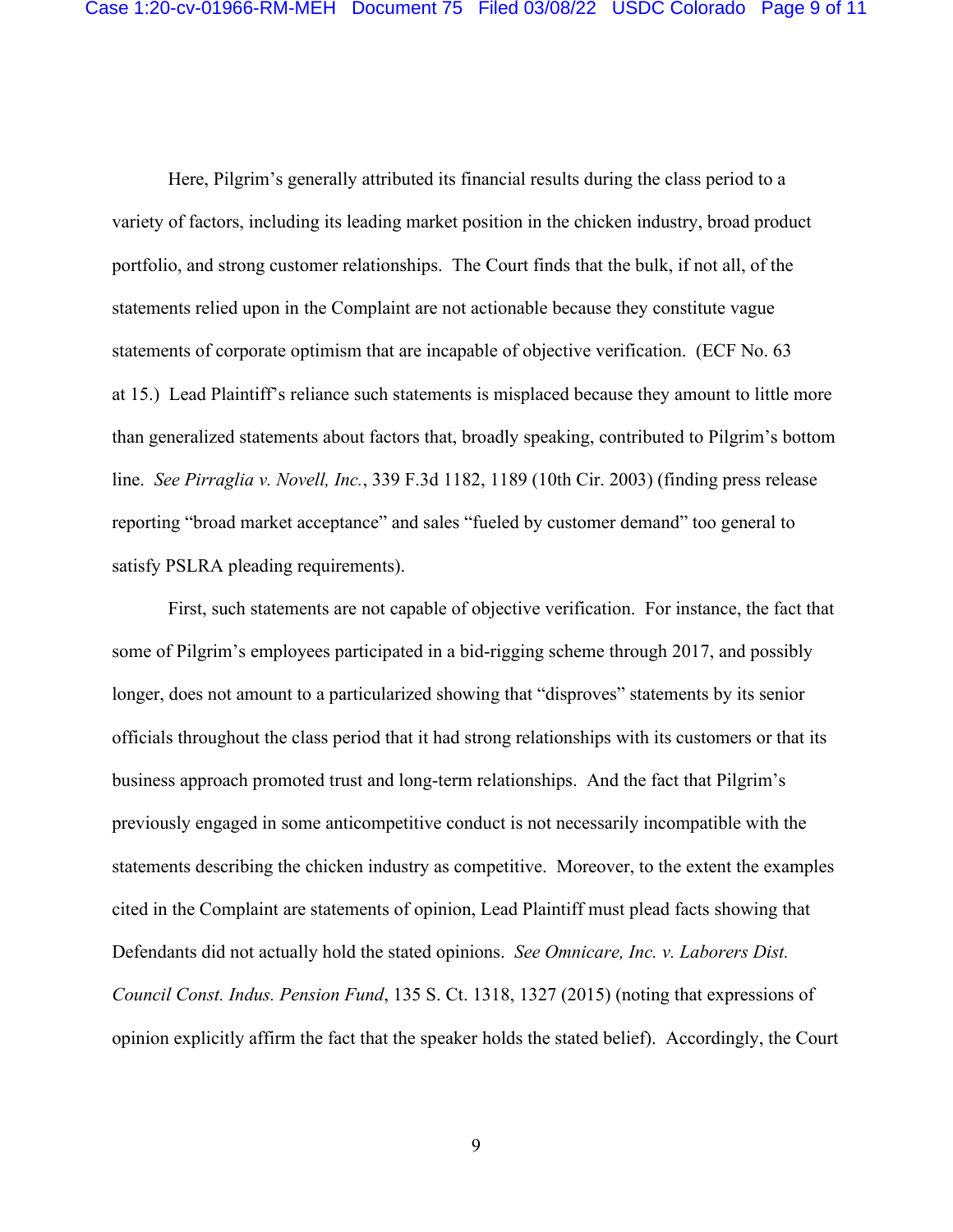finds the Complaint lacks particularized allegations that show Defendants' subjective statements were demonstrably false or that their opinion statements were not actually held.

Second, reasonable investors simply do not rely on generic expressions of optimism associated with a corporation's "efficient operations," "strong relationships with its key customers," "results-oriented corporate culture," or collective "vision." "These are the kinds of rosy affirmations commonly heard from corporate managers and numbingly familiar to the marketplace—loosely optimistic statements that are so vague [and] lacking in specificity that no reasonable investor could find them important." *Level 3 Commc'ns*, 667 F.3d at 1340 (quotation omitted). The Court finds the statements relied upon here are not materially distinguishable from phrases and statements courts have found to be non-actionable puffery. *See id.* (citing *Grossman*, 120 F.3d at 1118; *Ind. State Dist. Council of Laborers & Hod Carriers Pension & Welfare Fund v. Omnicare, Inc.*, 583 F.3d 935, 944 (6th Cir. 2009); *In re Cutera Sec. Litig.*, 610 F.3d 1103, 1110 (9th Cir. 2010)). Thus, the lack of actionable statements provides another basis for granting Defendants' Motions.

#### **D. Sufficiency of Allegations Regarding Duty to Disclose**

Finally, the Court rejects Lead Plaintiff's contention that Defendants had a duty to disclose its bid-rigging scheme "in order to prevent their statements to investors from being misleading." (ECF No. 67 at 12.)

Absent a duty to disclose, silence cannot serve as the basis for liability on a securities fraud claim. *See Grossman*, 120 F.3d at 1125. The Court finds persuasive Defendants' citation to *UBS*, 752 F.3d at 184, in the present context. There, citing other authority from the United States Court of Appeals for the Second Circuit, the court stated that "disclosure is not a rite of